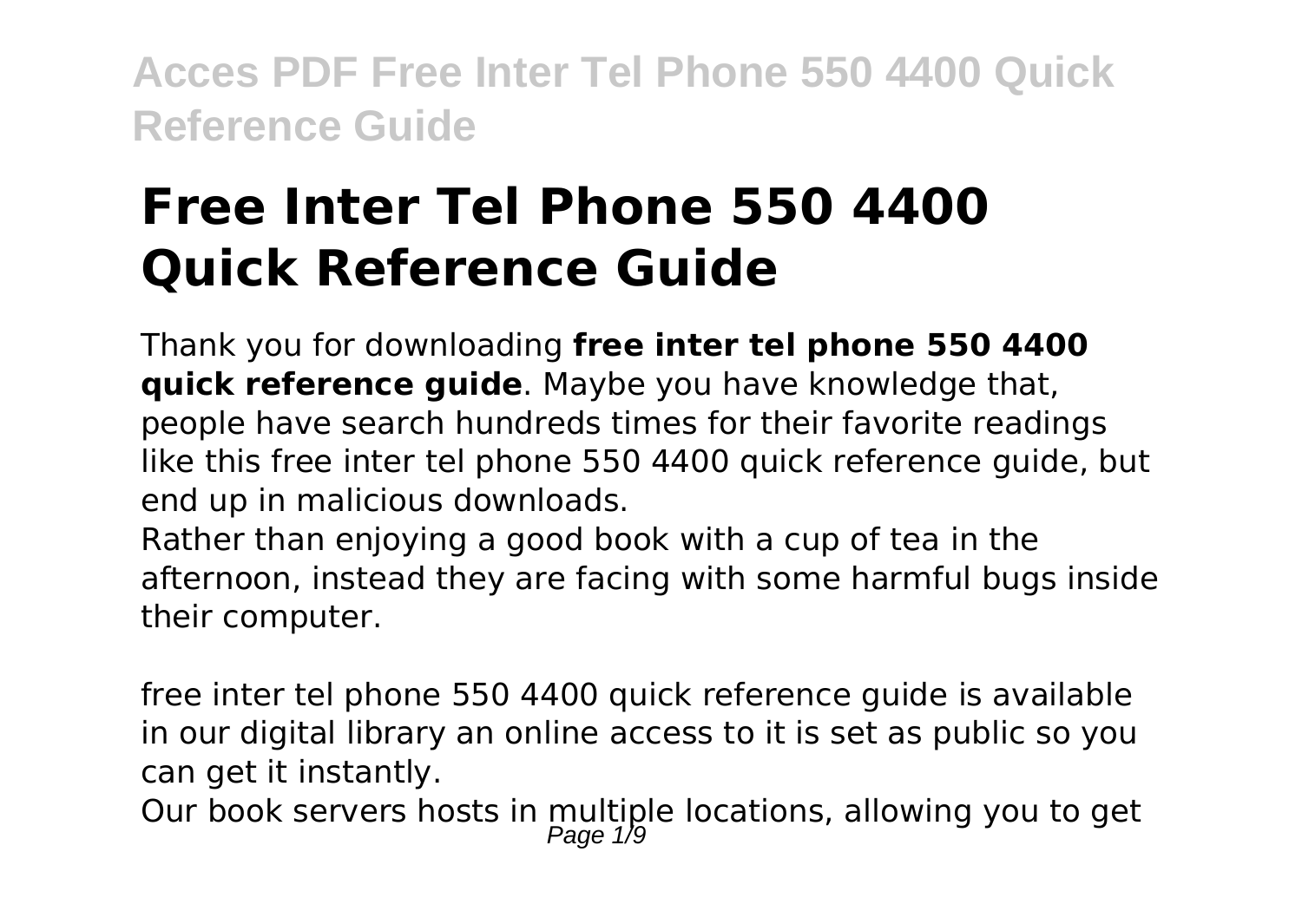the most less latency time to download any of our books like this one.

Merely said, the free inter tel phone 550 4400 quick reference guide is universally compatible with any devices to read

The \$domain Public Library provides a variety of services available both in the Library and online, pdf book. ... There are also book-related puzzles and games to play.

#### **Free Inter Tel Phone 550**

DPWI Deputy Minister Noxolo Kiviet with Agrément South Africa's board chairperson Dr. Jeffrey Mahachi and the entity's Corporate Manager Ms Mantu Dlamini during the DM's visit to the entity

### **Department of Public Works**

Enter the email address you signed up with and we'll email you a reset link. Page 2/9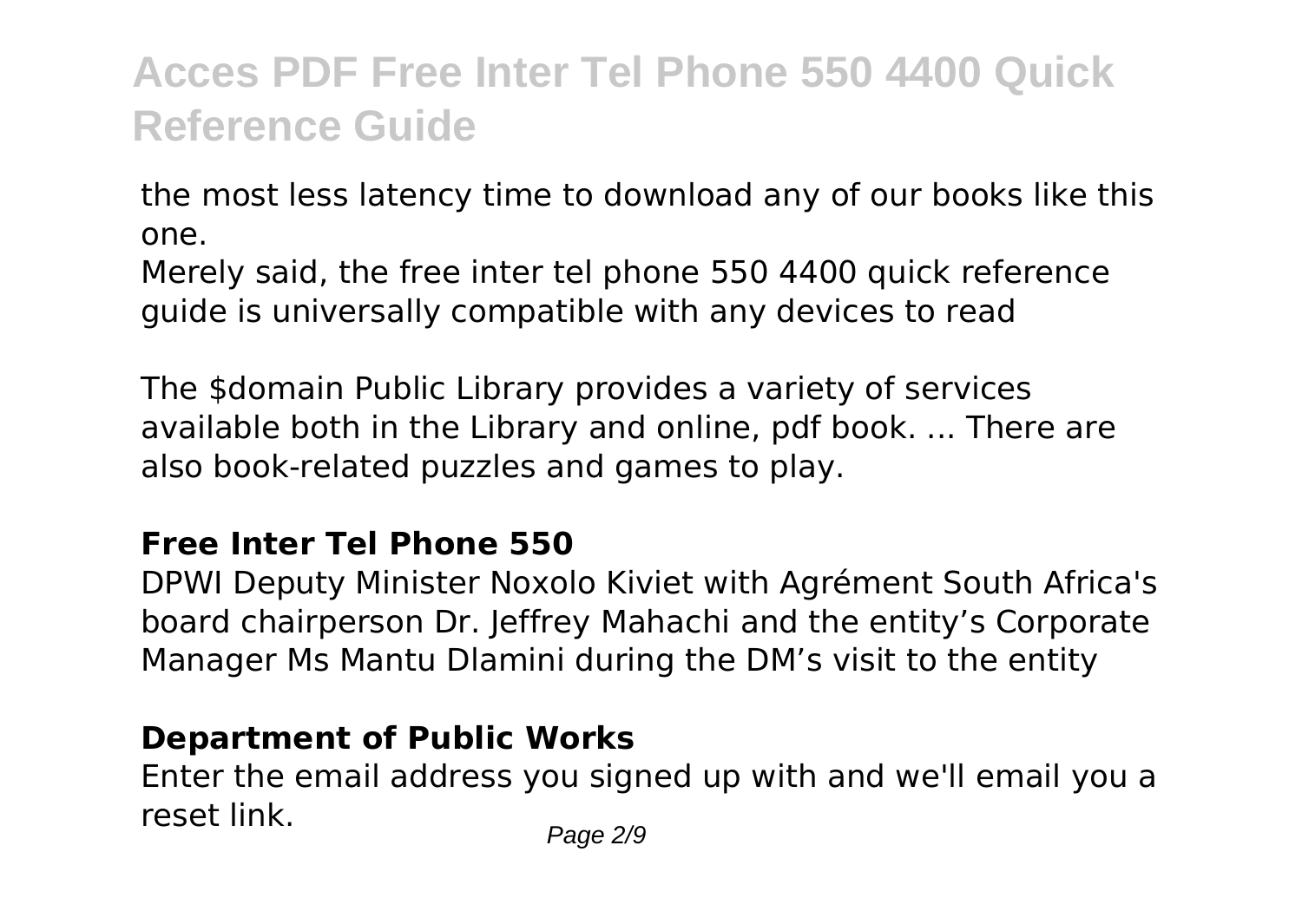#### **(PDF) English File 3rd Pre Inter TB - Academia.edu**

Tel.:+353 1 665-4000 Email. Featured - slides. Urban Resort in Dublin City. Learn More. ... from € 550 per night. Book now - Suite Deal. See all offers. Featured. ... free cancellation up to 24 hours prior to arrival Quick and easy amendments to booking via phone or email. Book Direct.

**InterContinental Dublin | Luxury 5 Star Hotel in Dublin 4** Tel: 030 390 63 80 (Treptow-Köpenick phone) Tel: 030 390 63 90(Neukölln phone) Nummergegen Kummer (Elterntelefon) Nummergegen Kummer (Elterntelefon) offers free and anonymous telephone advice throughout Germany. The line is available from Monday to Friday from 9 a.m. to 5 p.m., Tuesday and Thursday until 7 p.m. Tel: 0800 111 0 550 Guttempler

### **Helplines, Suicide Hotlines, and Crisis-Lines from Around**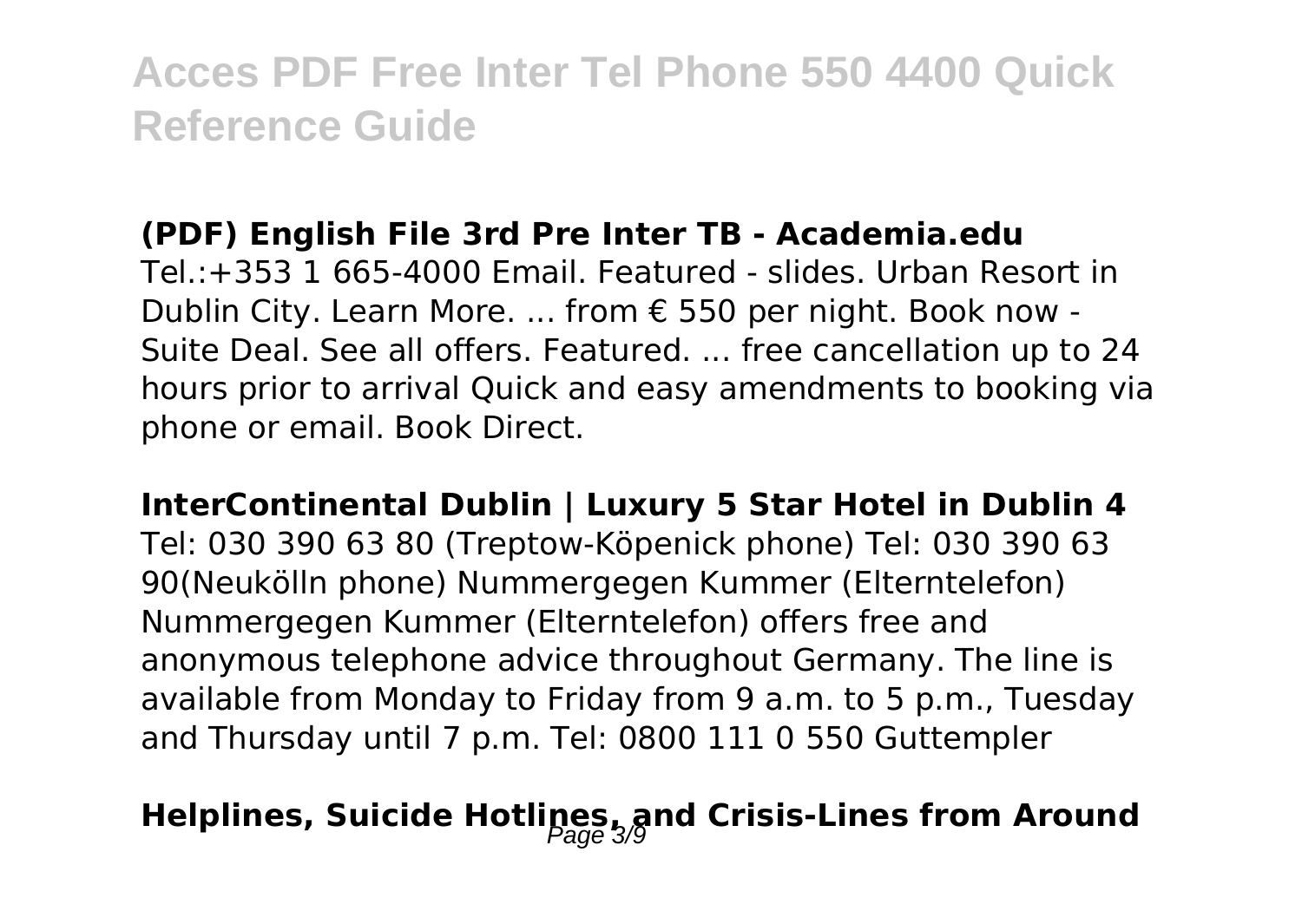### **the World**

Screen Size: 14" 1366 x 768; Processor: Intel i5 (2520M) 2.5 GHz - 2 Core - 4 Threads ; Network Connections : Gigabit Ethernet 10/100/1000 Wireless

#### **Laptops / Notebooks: Everyday Value - PCLiquidations.com**

Why would anyone need a phone in their car? CBC's Venture asked a few of them. ... Toll-free (Canada only): 1-866-306-4636. TTY/Teletype writer: 1-866-220-6045. About CBC. Corporate Info;

#### **CBC Archives**

Please feel free to contact us via phone or email to confirm the return policy on any item you might be interested in before purchasing on our website. Best Sellers. ... Inter-tel Intertel Axxess 550.8520 Display Phone (Charcoal/Refurbished) Sale price \$27.95. Comdial Comdial Impact 8024S Speaker Display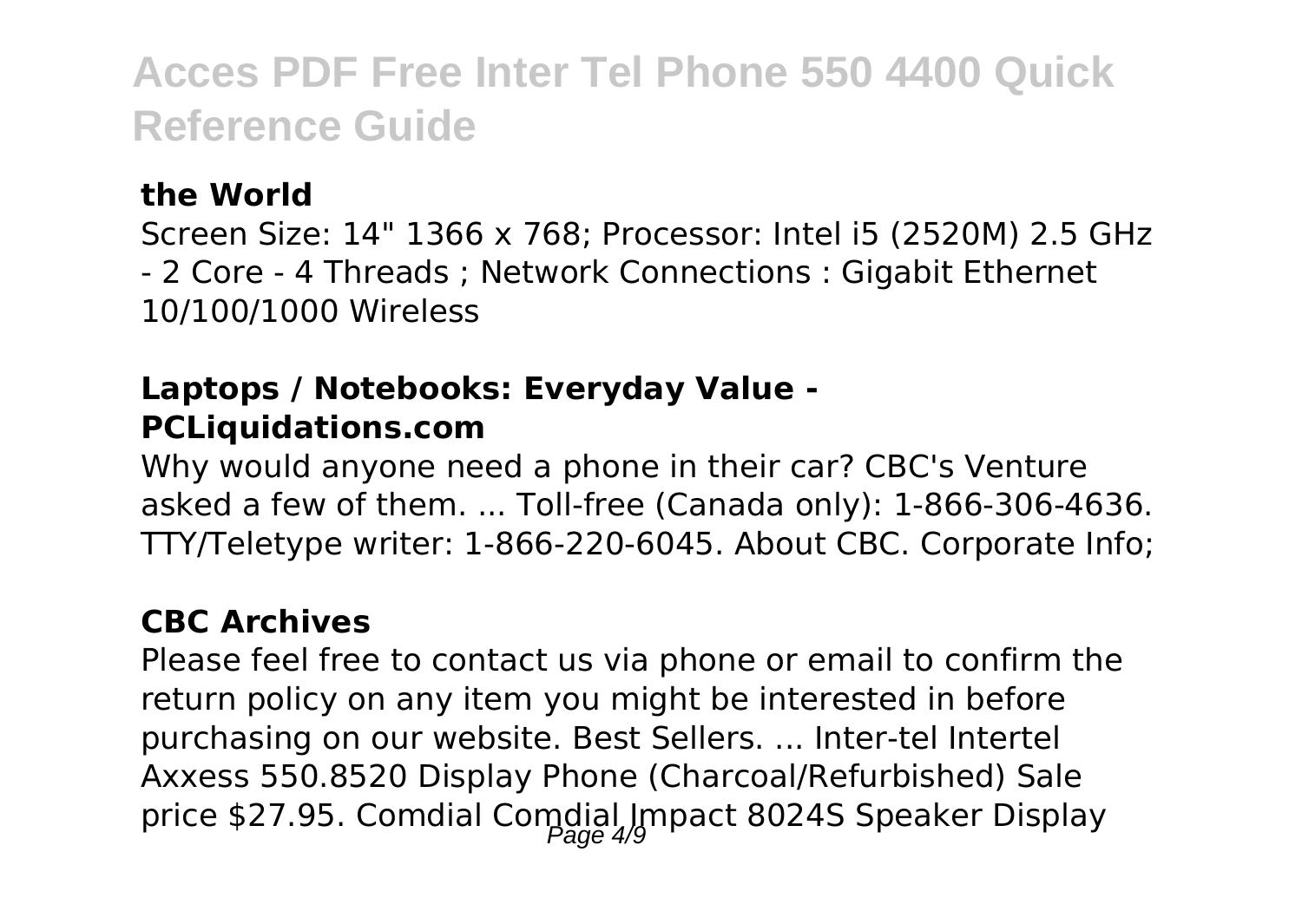Phone (Black/Refurbished)

#### **Startechtel - New & Refurbished Phone Systems for Home or Busines**

Screen Size: 14" (1366 x 768) Processor: Intel i5 (2520M) 2.5 GHz - 2 Core - 4 Threads ; Network Connections : Gigabit Ethernet 10/100/1000 Wireless

#### **Refurbished Laptops & Used Laptops - PCLiquidations.com**

Find U.S. Department of State programs for U.S. and non-U.S. citizens wishing to participate in cultural, educational, or professional exchanges.

#### **Exchange Programs**

3 Instruction Manual Instruction Manual This manual is intended as a reference guide for correctly installing and maintaining the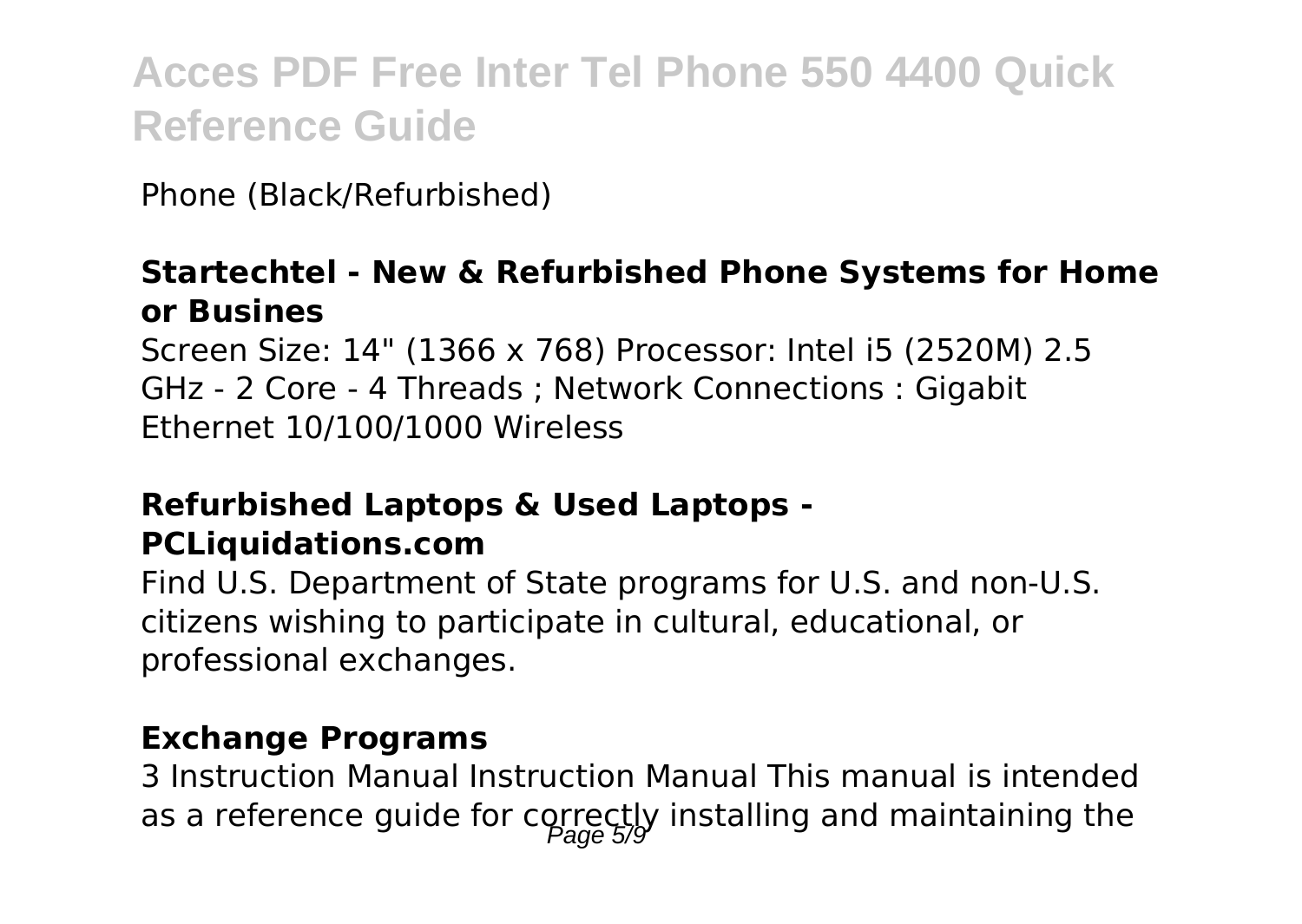RPU80, RPU160 and RPU300 reversible pumps. Please take time to read this manual to get a thorough understanding of the reversible pump and its relationship to a complete autopilot system.

### **INSTRUCTION MANUAL. Simrad RPU80/160/300 Reversible Pump - PDF Free ...**

Moreover, Mobirise allows you a one-click website publication on a free .mobirisesite.com hosting with a custom subdomain. Many Integrations Being a Mobirise user means having access to many integrations: you can use Google Fonts, free stock images, icons, YouTube and Vimeo videos, social comments, feeds and share buttons, and a lot more.

#### **Make Website for Free w/o Coding**

Free Property Insurance at Bank's Cost. Free Life Insurance at Bank's Cost (Conditions may apply). ... Documents relating to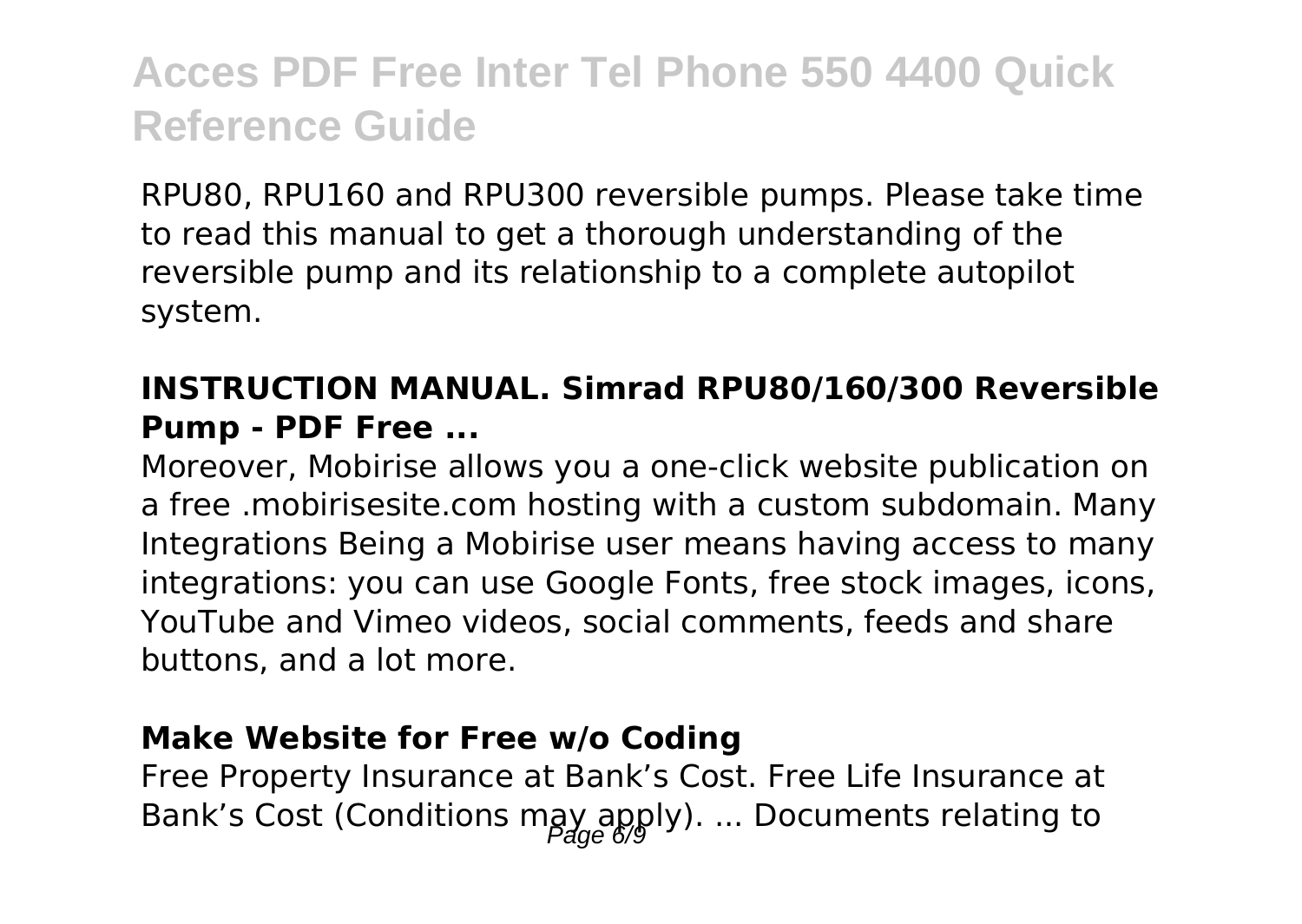title / ownership of the project inter-alia, non-encumbrance certificate / approvals from concerned authority for construction / sale of the housing units, etc. ... Tel: +92 332-0120171 / +92 111-786-110 /(Ext-550) S ...

#### **AL Habib Roshan Apna Ghar**

The SIM card is only usable on unlocked (SIM-free) smartphones. The package price may vary from shop to shop. Please contact the shop directly for prices. Please check with the shop directly if they have the SIM with the data plan you are interested in. Please note that some shops may still sell the old type of Japan Travel SIM (1GB / 2GB).

#### **JAPAN TRAVEL SIM - Prepaid data SIM - Brastel**

Free Unlimited Revisions. If you think we missed something, send your order for a free revision. You have 10 days to submit the order for review after you have received the final document.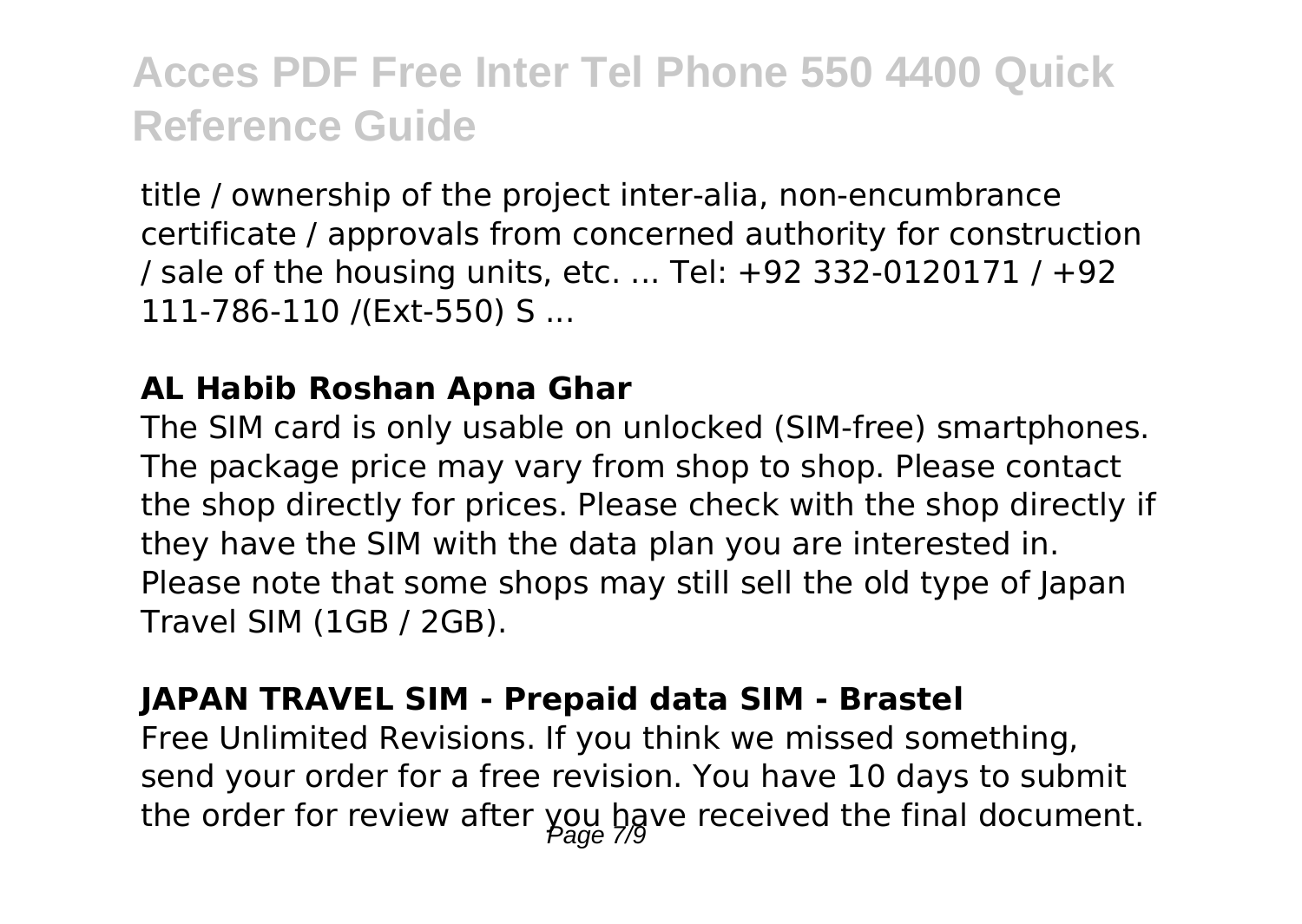You can do this yourself after logging into your personal account or by contacting our support.

#### **Achiever Essays - Your favorite homework help service**

Phone: 011-29961281 – 83, 26051061 & 26051064, Extn. 30/19, Email: ntpc@beetalfinancial.com. Further, in terms of the Regulation 7 of the SEBI (Listing Obligations and Disclosure Requirements) Regulations, 2015, a tripartite agreement between NTPC Limited, M/s Beetal Financial & Computer Services Private Limited and M/s Alankit Assignments ...

#### **Announcements | NTPC**

The Academy Conference and Training Centre located on the 2nd floor of the hotel has 9 flexible meeting rooms with a capacity of 120 delegates along with a ground floor Ballroom for up to 550 people. Hilton Belfast 4 Lanyon Pl. Tel: +44 28 9027 7000. A luxurious Belfast hotel located next to the Waterfront